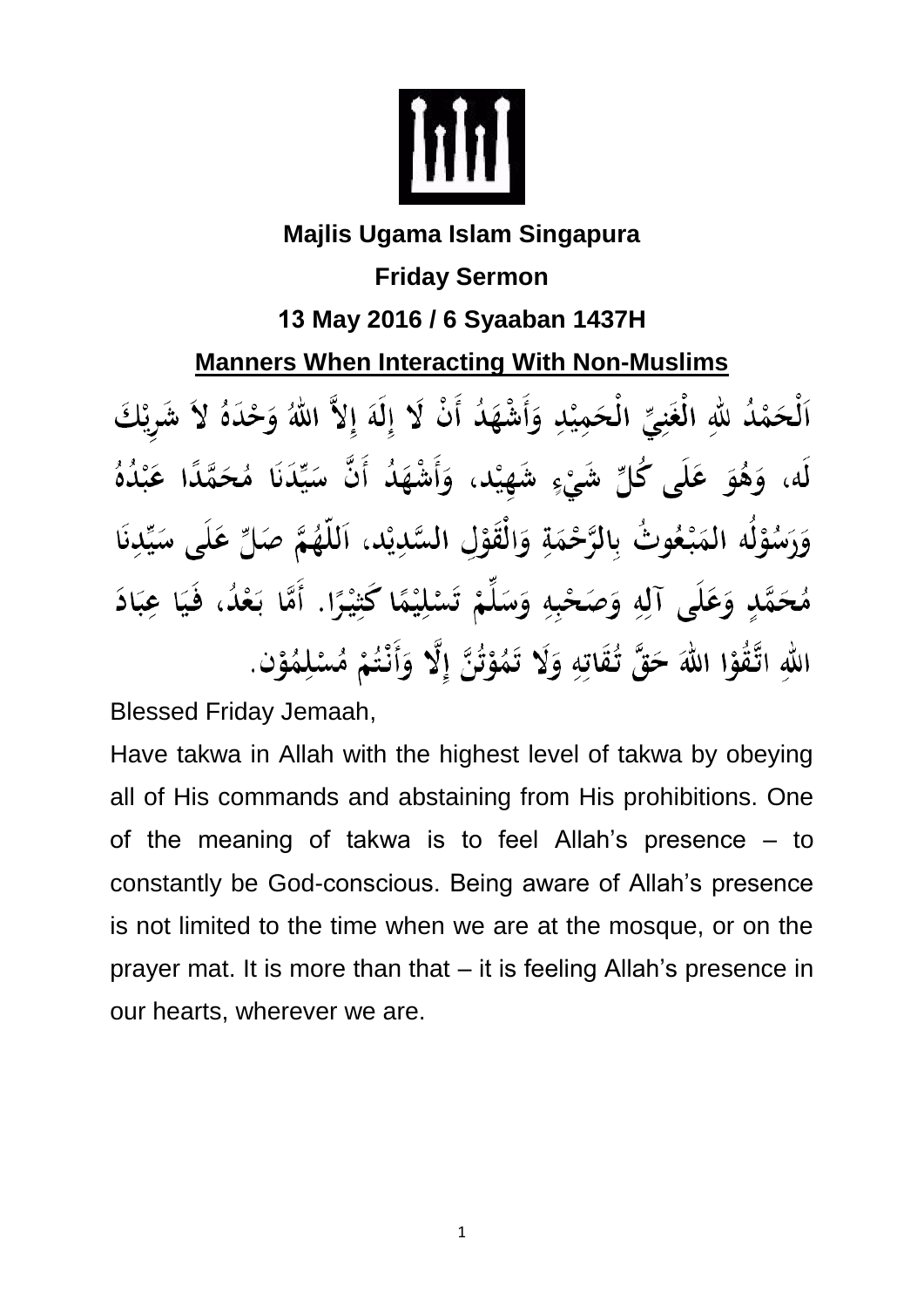Friday Jemaah,

Last week's sermon discussed about diversity in humankind, as well as Allah's reminders that we have to take into account when interacting with others. Today I will expand on these reminders, focusing on our interactions and communications with non-Muslims.

The Quran often calls upon Muslims to reflect upon our origins, and it often reminds us to never deviate from Allah's path and guidance. This is to ensure that we have constant reminders of Allah's guidance, and that we will always be aware, appreciative and truly understand the signs of Allah's greatness.

When Muslims interact with non-Muslims, whether at work, school, their neighbourhood, or any other places, they should remember and abide by Allah's reminders. One of these important reminders is: **Appreciating and recognising a person's freedom of religion.** In this matter, Allah says in the Quran:

$$
\widehat{Y}_{\frac{3}{2}}\widehat{\zeta}_{1}\widehat{\delta}_{\frac{3}{2}}\widehat{U}_{\frac{1}{2}}\widehat{\omega}_{2}
$$

Which means: *"There shall be no compulsion in [acceptance of] the religion".* [Surah Al-Baqarah 2:256]

Syeikh Muhammad Rasyīd Redhā deliberated on this verse in his book tafsir al-Manār. He wrote that "*no compulsion in the*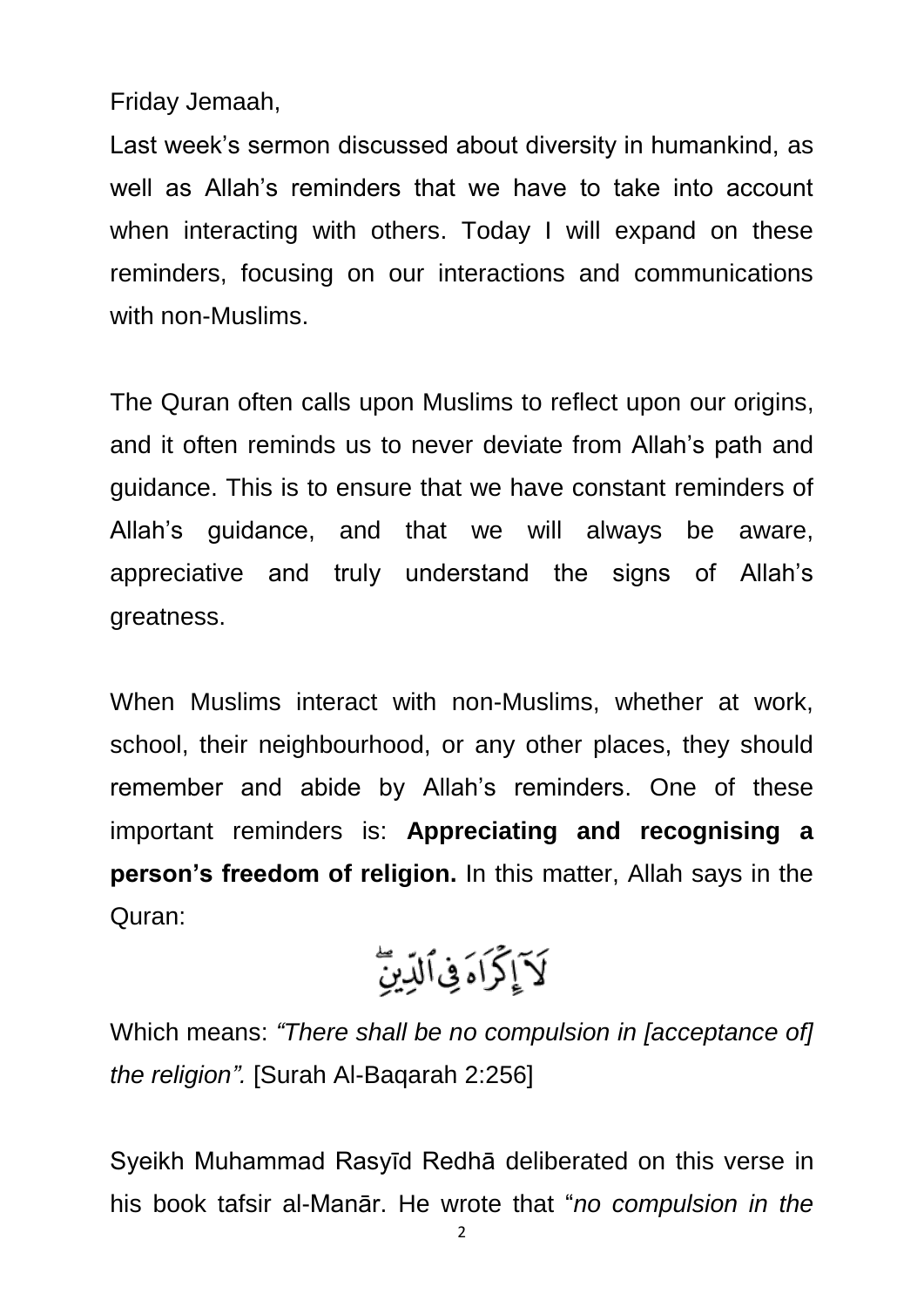*acceptance of the religion"* is one of the main principles of Islam and is a very important pillar to abide by. Hence, we cannot force a person to embrace Islam nor can we force anyone, including our own family, to leave their religion.

The thrust of dakwah in Islam is by explaining and clarifying the religion to those who have yet to believe, the truth from misguidance. It is then up to them to accept Islam or otherwise.

The verse provides guidelines that Islam does not allow for one to be forced into the religion, in fact, Islam emphasises respecting one another. Hence, on the same note, Allah forbids us from insulting others' beliefs and faiths. Allah s.w.t says in Surah Al-An'ām, verse 108:

وَلَا تَسْبُواْٱلَّذِينَكِ يَدْعُونَ مِن دُونِٱللَّهِ فَيَسْبُواْٱللَّهَ عَدَّرَاْ بِغَيْرِ عِلَّمِ كَذَلِكَ زَيِّنَالِكُلِّ أُمَّةٍ عَمَلَهُمْ ثُمَّ إِلَىٰ رَبِّهِم مَّرْجِعُهُمُ فَيُنَبِّثُهُم بِمَاكَانُوْاْيَعْمَلُونَ (١٠٠)

Which means: *"And do not insult those they invoke other than Allah, lest they insult Allah in enmity without knowledge. Thus We have made pleasing to every community their deeds. Then to their Lord is their return, and He will inform them about what they used to do"*.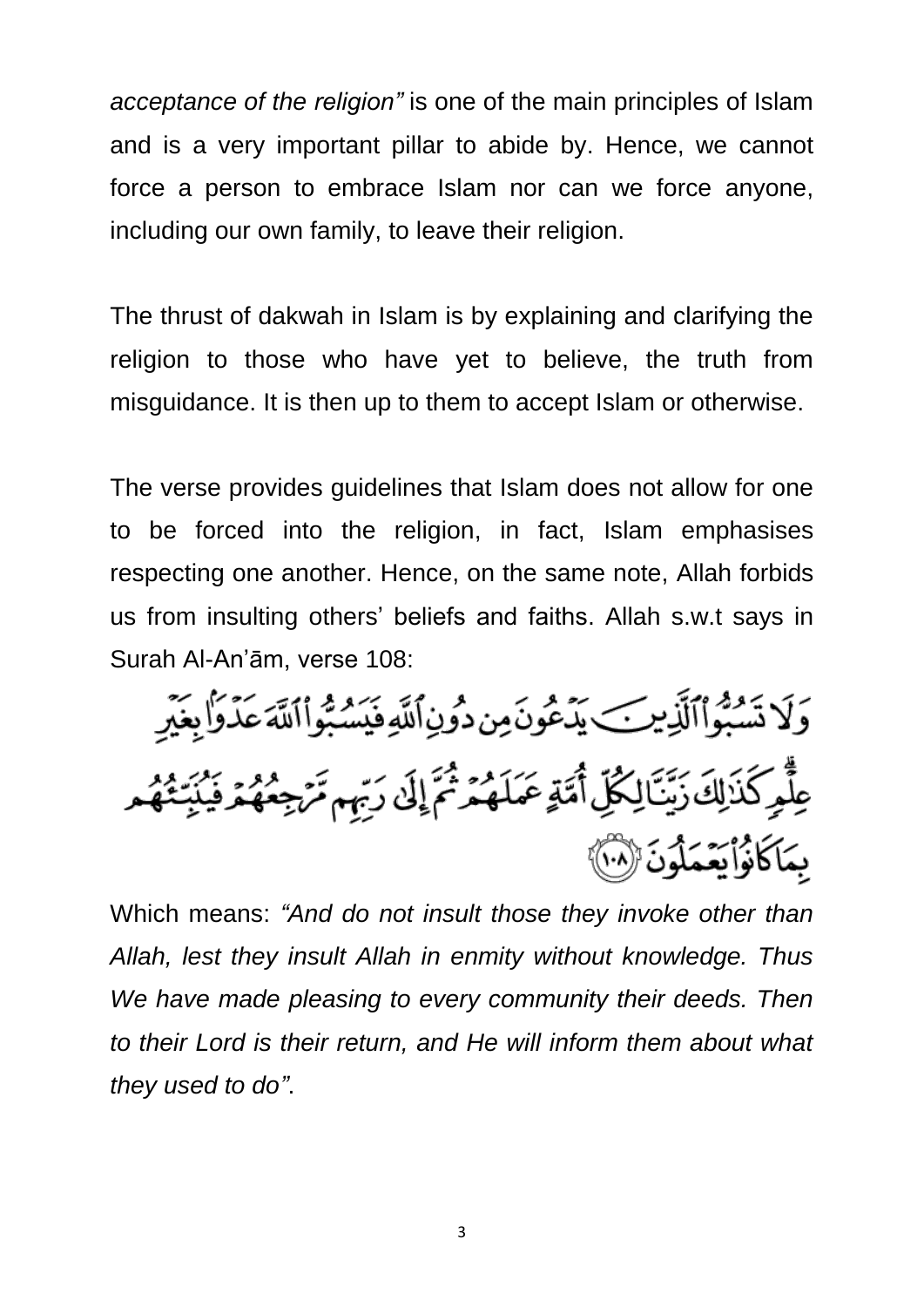There are several main lessons that we can learn from the verse. It is not the way of a Muslim to insult nor make fun of the beliefs of others because it will not bring about any benefits to Islam. Islam was revealed to guide humankind to the truth, whereas insults and harsh words are the weapon of those who have weak faith. Hence, the voice and words of those who insult others should not be exemplified by any Muslim who loves goodness and harmony. Not only will it drive people apart but it can also harm the relations that have been established, and it can bring one further from the mercy or rahmah of Allah s.w.t.

Blessed Friday Jemaah,

The unrest and violence that we witness around the world today, done in the name of religion, have brought about much hostility, enemity and death. It is a tragedy where no one wins, and everyone loses.

Not a single person (whether a Muslim or non-Muslim) who has good, noble values in him, would rejoice at the sight of the destruction and death caused by oppression. What more when it involves millions of lives – from innocent children, to fragile elderly, and many innocent others.

4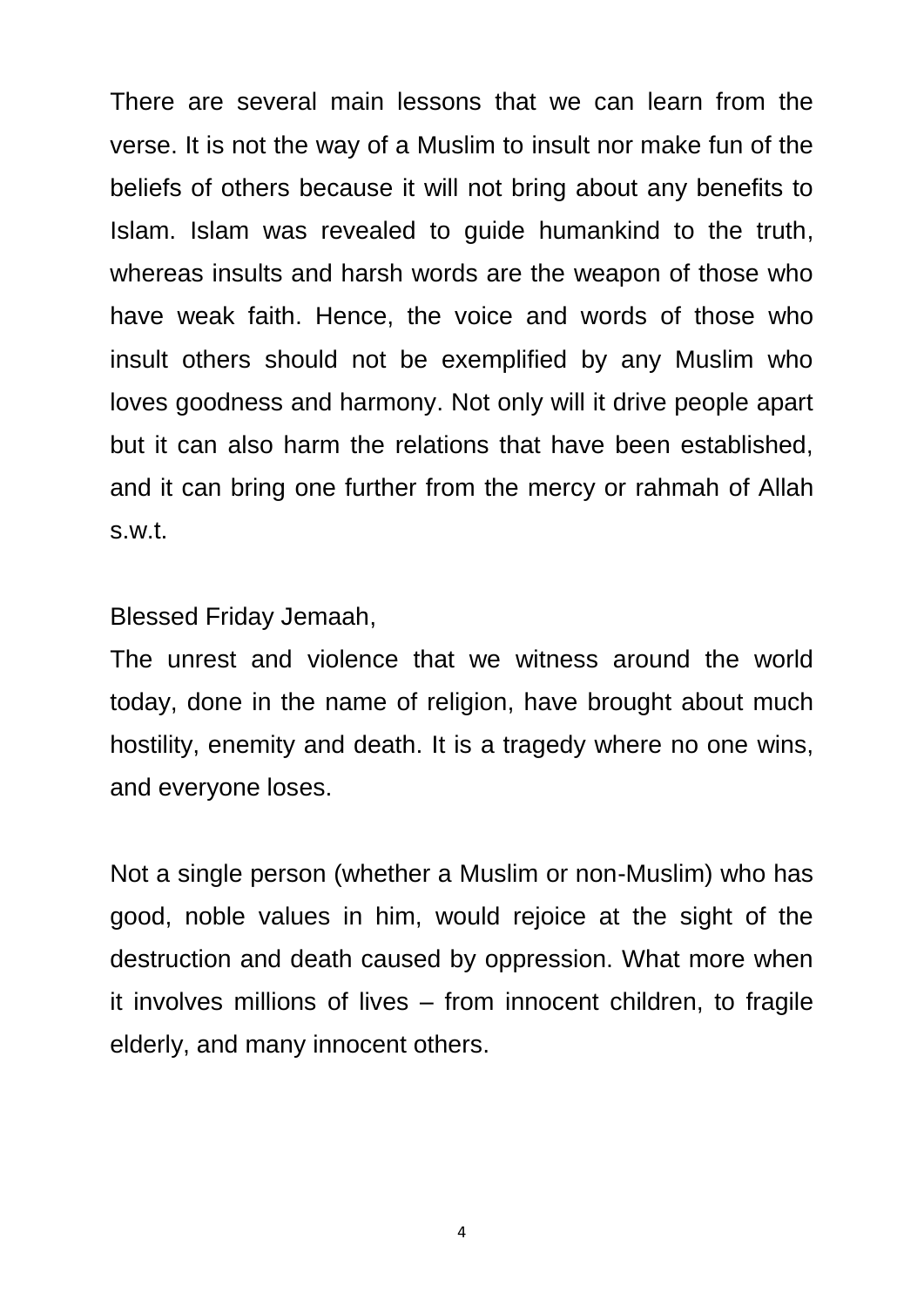Although there are people out there who are trying to destroy humankind, let us be among those who strive to bring goodness to the world community.

Blessed Friday Jemaah,

As Muslims in Singapore who live in a multi-faith and multiracial society, we should not make differences of religious beliefs as a hurdle for us to live harmoniously together. We cannot allow any war, enmity and conflicts to colour our thoughts as to how we view people of other faiths, and people who hold a different opinion from us. We cannot allow people who like to incite hatred, stroke the flames of anger and encourage hostility, to destroy the peace and good relations that we have achieved in this country.

We have to hold true to the Islamic principle of spreading peace and harmony. This should be reflected in our speech and action. By holding on to this principle, we will always love peace, tranquility, and be willing to extend our hand to those who love prosperity for all.

One of the first things that was mentioned by Prophet Muhammad s.a.w. when he arrived in Madinah after his migration (hijrah) was:

5